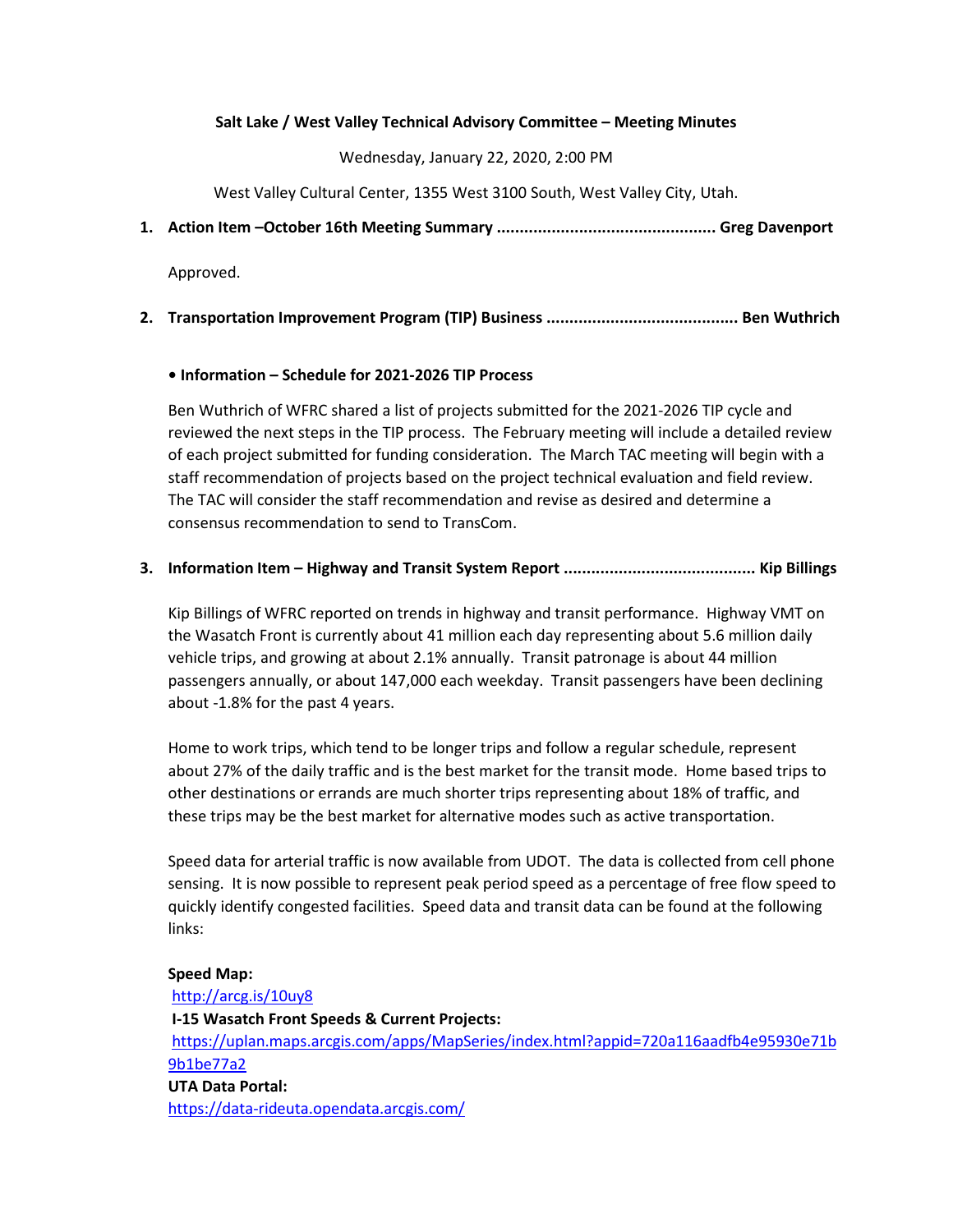4. Information Item – UTA Service Choices ........................................................... Alexander Beim

Alexander Beim of UTA reported on UTA's Service Choices public involvement campaign to define the future direction for UTA service. UTA's goals are:

- A. Mobility
- B. Coverage
- C. Air Quality
- D. Congestion Reduction

The service choice is whether to emphasize ridership or coverage. High frequency transit service in higher density environments is preferred for maximizing passengers, but this may leave less dense areas without any transit service at all.

The public is invited to visit the website: www.rideuta.com/service-choices for more information and to leave comments. UTA's current service invests 40% of resources for transit coverage and 60% to maximize transit passengers. The 3,500 survey responses to date favor a greater emphasis on maximizing passengers.

The micro-transit on-demand service in South Salt Lake County was recently implemented. Initial response is positive but no official reports are ready at this time.

### 5. Project Report/ Information - Salt Lake County .............................. Madeline Francisco-Galang

Madeline reported on the Salt Lake County experience with the 5600 West project. This \$1.25 M project was expected to be completed in 3 months, but due to unexpected conflicts with fiber optic lines the project was delayed several months. The project was to install a consistent park strip design and add lightning. Lesson learned is to complete a thorough utilities impact even for simple projects.

- 6. Other Business ................................................................................................ Greg Davenport
	- Thanks to Salt Lake County for refreshments
	- Next Meeting of Trans Com TAC February 26, 2020 Refreshments Sandy City.
	- Please Note that February's meeting will be at West Valley City Hall Multi-Purpose Room.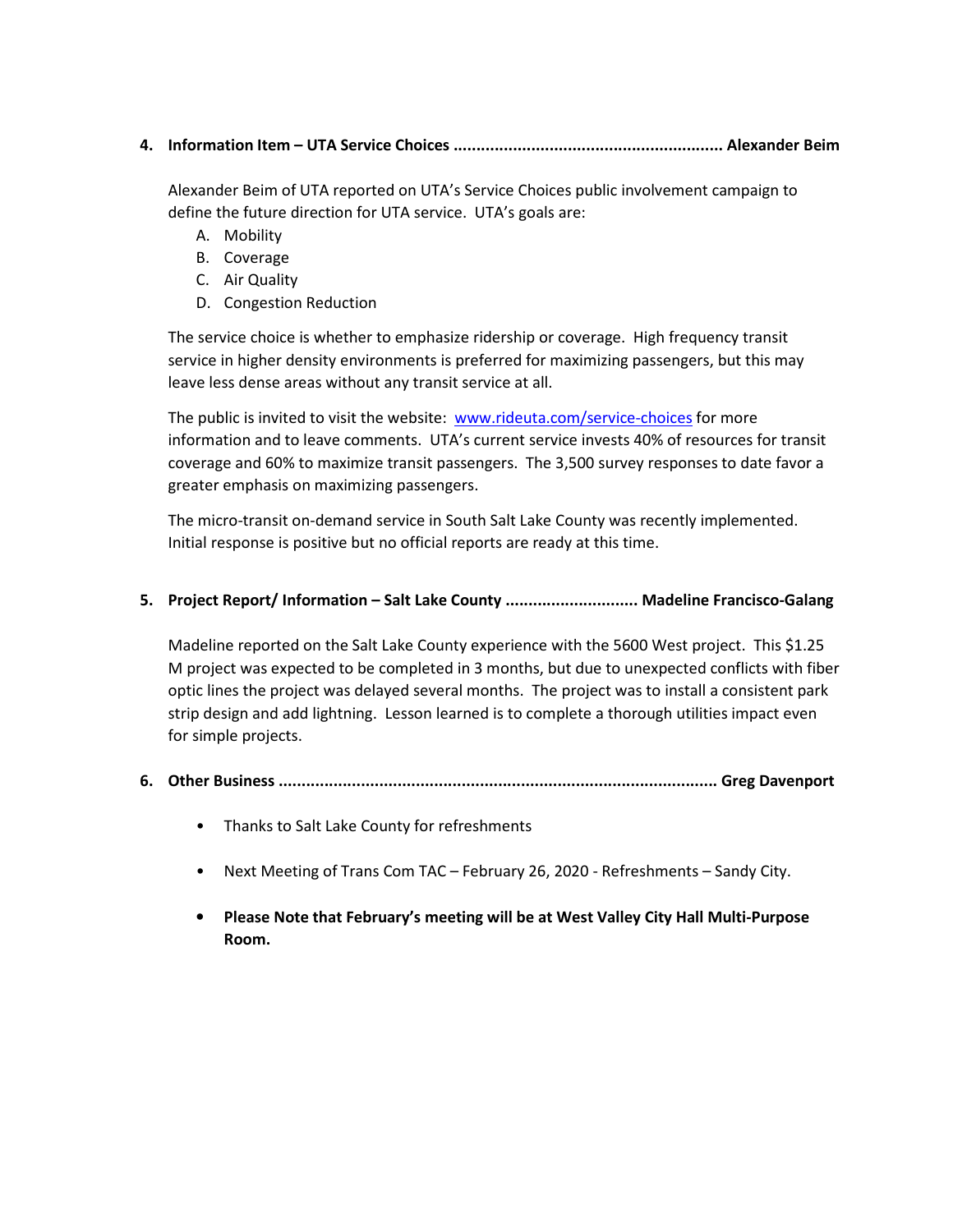## Attendance Roll

# Salt Lake Technical Advisory Committee

Date \_\_\_\_\_\_\_\_ January 22, 2019

Please check your name or add it to the list below and update your contact information if needed.

| V         | <b>Name</b>          | <b>Organization</b>       | Phone               | E-mail                     |
|-----------|----------------------|---------------------------|---------------------|----------------------------|
|           | Andra, Trevor        | <b>Bluffdale</b>          |                     | tandra@bluffdale.com       |
| X         | Baranowski, Bill     | West Jordan               | 801.569.5047        | billba@wjordan.com         |
| X         | Beim, Alex           | <b>UTA</b>                | 801.287.9105        | abeim@rideuta.com          |
| X         | Benford, George      | Parametrix                | 801.866.3191        | gbenford@parametrix.com    |
|           | Bennion, Wayne       | <b>WFRC</b>               | 801.363.4250        | wbennion@wfrc.org          |
| X         | <b>Billings, Kip</b> | <b>WFRC</b>               | 801.363.4250        | kbillings@wfrc.org         |
|           | Brondum, Erik        | <b>West Valley City</b>   | 801.963.3406        | ebrondum@wvc-ut.gov        |
| X         | Brower, Kyle         | <b>Riverton City</b>      |                     | kbrower@rivertonutah.gov   |
|           | Cooley, Scott        | <b>Draper</b>             | 801.656.6566        | Scott.cooley@draper.ut.us  |
|           | Coyle, John M.       | <b>SLC</b>                | 801.535.6241        | John.coyle@slcgov.com      |
| $\chi$    | Davenport, Greg      | West Jordan               | 801.569.5077        | gregd@wjordan.com          |
| X         | Ellis, Shane         | <b>SL County</b>          |                     | sellis@slco.org            |
| Χ         | Fazio, Michael       | <b>Bluffdale</b>          | 801.849.9430        | mfazio@bluffdale.com       |
| Χ         | Galang, Madeline     | SL County                 | 385.468.6622        | Mfrancisco.galang@slco.org |
| Χ         | Gilmore, Walt        | SL County                 | 801.468.2582        | wgilmore@slco.org          |
|           | Gilson, Brad         | Cottonwood Heights        | 801.694.7770        | brad@gilsonengineering.com |
| X         | Ginsberg, Adam       | <b>Cottonwood Heights</b> | 801.571.9414        | aginsberg@ch.utah.gov      |
|           | Goldman, Michael     | UTA                       | 801.287.2065        | mgoldman@rideuta.com       |
|           | Greenwood, Shane     | South Jordan              | 801.254.3742        | sgreenwood@sjc.utah.gov    |
| X         | Hammond, Todd        | <b>Draper</b>             | 801.576.6336        | Todd.hammond@draper.ut.us  |
| X         | Hartle, Ivan         | <b>UDOT</b>               | 435.633.3553        | ihartle@utah.gov           |
| X         | Haskell, Alma        | <b>UTA</b>                | 801.741.8813        | ahaskell@rideuta.com       |
|           | Hulbert, Crystal     | Salt Lake County          | 385.468.6623        | chulbert@slco.org          |
| X         | Johnson, Dan         | <b>WVC</b>                | 801.963.3228        | Daniel.johnson@wvc-ut.gov  |
|           | Johnson, Hal         | <b>UTA</b>                | 801.232.1905        | hjohnson@rideuta.com       |
|           | Klavano, Brad        | South Jordan              | 801.254.3742        | bklavano@sjc.utah.gov      |
|           | Klingel, Chris       | Riverton                  | 801.208.3184        | cklingel@rivertoncity.com  |
| X         | Kump, Ryan           | Sandy                     | 801.568.2962        | rkump@sandy.utah.gov       |
| X         | Ludwig, Keith        | Midvale                   | 801.256.2574        | ludwigk@midvale.com        |
|           | Lutze, Frederick     | <b>Millcreek</b>          |                     |                            |
| X         | Miller, John         | Millcreek                 | 801.214.2719        | jmiller@millcreek.us       |
| Χ         | Moore, Brian         | <b>Riverton City</b>      | 801.208.3153        | bmoore@rivertoncity.com    |
| Χ         | Murphy, David        | West Jordan               | 801.569.5074        | davidm@wjordan.com         |
| Χ         | Nielson, Jeremy      | South Jordan              | 385.258.6490        | jnielsen@sjc.utah.gov      |
| Χ         | Norlem, Chris        | SL City                   | 801.535.6289        | Chris.norlem@slcqov.com    |
|           | <u>Palmer, Brad</u>  | UDOT                      | <u>801.887.3435</u> | bqpalmer@utah.gov          |
| X         | Pay, Dennis          | South SLC                 | 801.483.6038        | dpay@southsaltlakecity.com |
| X         | Peters, Helen        | SL County                 | 385.468.4860        | hpeters@slco.org           |
|           | Pickell, Vaughn      | <b>Bluffdale City</b>     | 801.254.5175        | vpickell@bluffdale.com     |
|           | Robinson, Trace      | Riverton                  | 801.208.3137        | trobinson@rivertoncity.com |
|           | Robles, Augusto      | Herriman City             | 801.440.5183        | arobles@herriman.org       |
| $\pmb{X}$ | Roolf, Becka         | <b>SLC</b>                | 801535.7274         | beckaroolf@slcgov.com      |
|           | Shaw, George         | South Jordan              |                     | gshaw@sjc.utah.gov         |